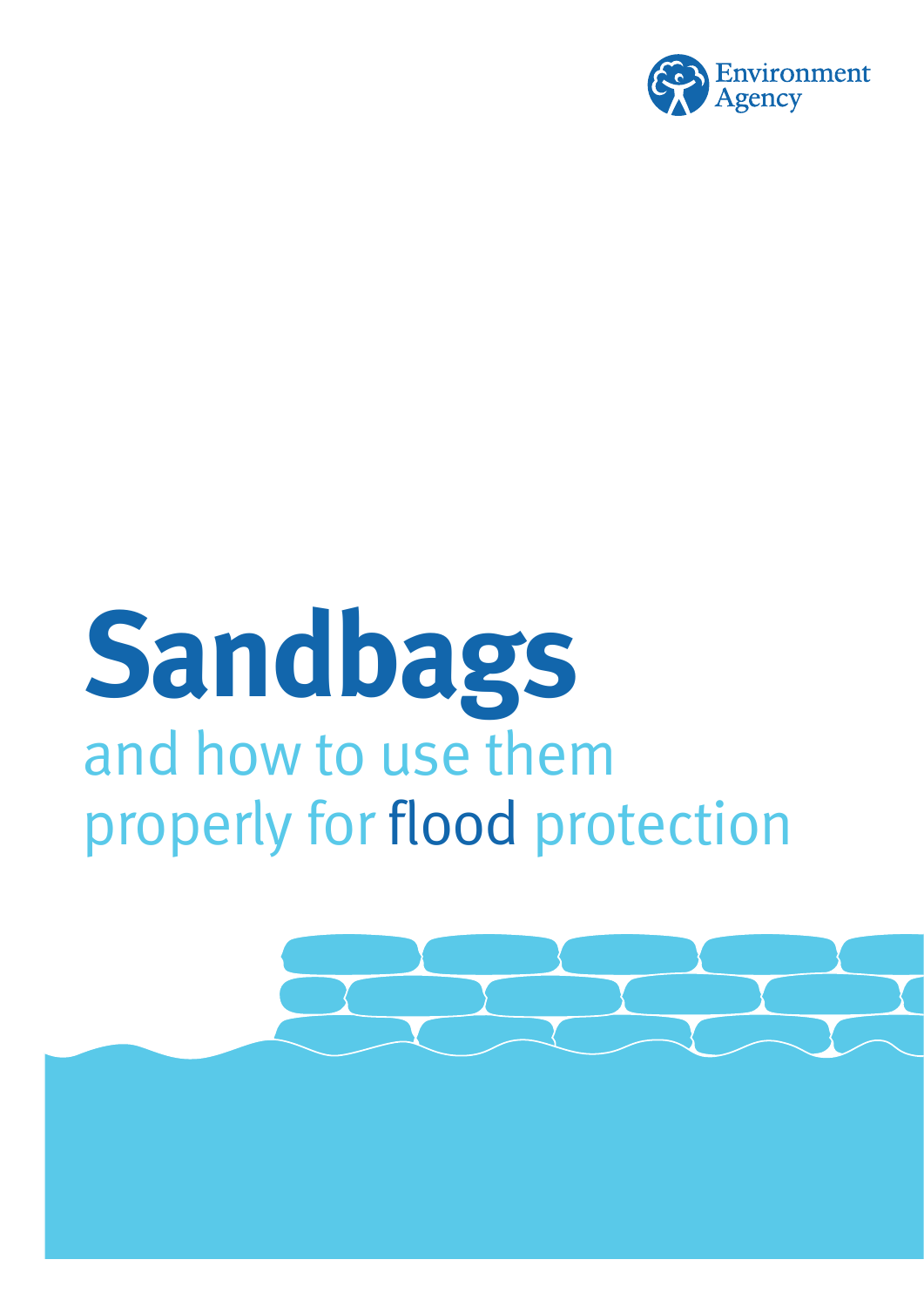We are the Environment Agency. It's our job to look after your environment and make it a better place – for you, and for future generations.

Your environment is the air you breathe, the water you drink and the ground you walk on. Working with business, Government and society as a whole, we are making your environment cleaner and healthier.

The Environment Agency. Out there, making your environment a better place.

Published by: Environment Agency Rio House Waterside Drive, Aztec West Almondsbury, Bristol BS32 4UD Tel: 08708 506 506 Email: enquiries@environment-agency.gov.uk www.environment-agency.gov.uk

#### © Environment Agency

All rights reserved. This document may be reproduced with prior permission of the Environment Agency.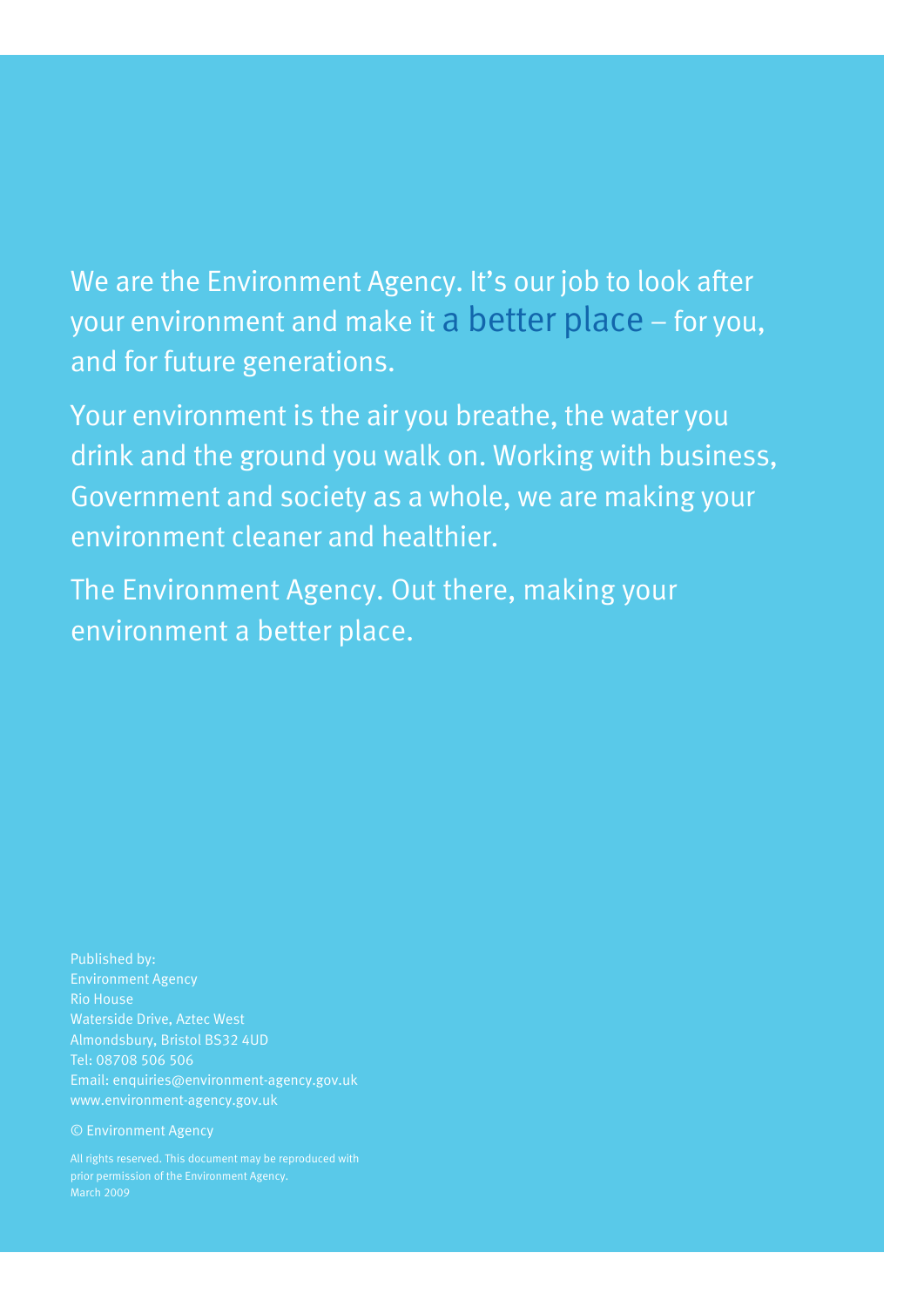# **Do sandbags work?**

Traditionally, sandbags have been used to block doorways, drains and other openings into properties as well as to weigh-down manhole covers, garden furniture and to block sink, toilet and bath drains to prevent water backing up.

- They can keep water out for short periods which can be improved by using them in conjunction with plastic sheeting.
- They can filter out some muddy sediments found in flood waters.
- They are cheap and easy to obtain.

However, sandbags are relatively ineffective when compared to purpose-designed flood protection products.

Some of the pitfalls are:

- It takes two people to fill them (unless you have a sandbag filling machine).
- They take time to fill (approximately one hour to fill 12 sandbags).
- They can be difficult to handle.
- Laying them can be very time-consuming.
- Sacking material is biodegradable and will perish if left in place for a long time.
- It is difficult to place sandbags in water and particularly in running water.
- Sandbags do seep water even when well-stacked and trodden into place.

**As a result, we strongly encourage people to use purpose made flood protection products, such as flood boards, non-return valves for plumbing and air brick covers.**

# **How to obtain sandbags**

Don't assume that the authorities will provide you with sandbags in a flood emergency!

It is the responsibility of property owners to take appropriate action to protect their property from flooding.

Your local council may have some sandbags ready to deploy at times of flooding, but their priority is to protect the public at large. You should check with your own local authority *in advance* to find out what their policy is and how you can get access to sandbags before flooding starts. There may be a charge for this service.

Remember, during a flood crisis there may be limited stocks per person or supply routes may get blocked.

If your local authority doesn't supply sandbags, you can buy unfilled sandbags and a supply of sand from most DIY stores and Builders Merchants, but remember that if there is a flood expected in your area demand may exceed supply as people rush to buy them.

In an emergency you can use alternatives such as pillow cases or refuse sacks and fill them with garden soil.

# **Important Health and Safety Considerations**

Filling sandbags and building a wall is a physically demanding activity so it is important that all those involved are fit enough to carry out the work.

Remember that they can get heavy quickly, so do not overfill, or fill them too far away from where you want to position them.

A **tall** sandbag wall must be designed by engineers to withstand the water pressures, as failure or collapse of the structure could pose a danger to anyone nearby.

#### **It is essential the everyone involved in building a sandbag wall is equipped with appropriate personal protective equipment, including gloves and steel toecap footwear. If the sand is dry, eye protection in the form of safety glasses is also required.**

If emptied and dried the sacks can be filled again, otherwise they will rot after a period of time if damp. If sandbags are contaminated by flood water, advice should be sought from your local authority environmental health department regarding their safe disposal.

# **Protecting your property**

**Sandbags are of no use if your property is already flooded – concentrate your efforts on protecting yourself, your belongings and moving precious items out of harms way!**

Consider all entry points that water could get through, not just doorways, such as – airbricks, utility service points, cable entry points. Use other solutions for entry points where sandbags won't work (such as silicone sealant).

You'll need at least 6 sandbags to keep out 20cm depth of water for a standard door opening. Each sandbag will need approximately 15kg of sand.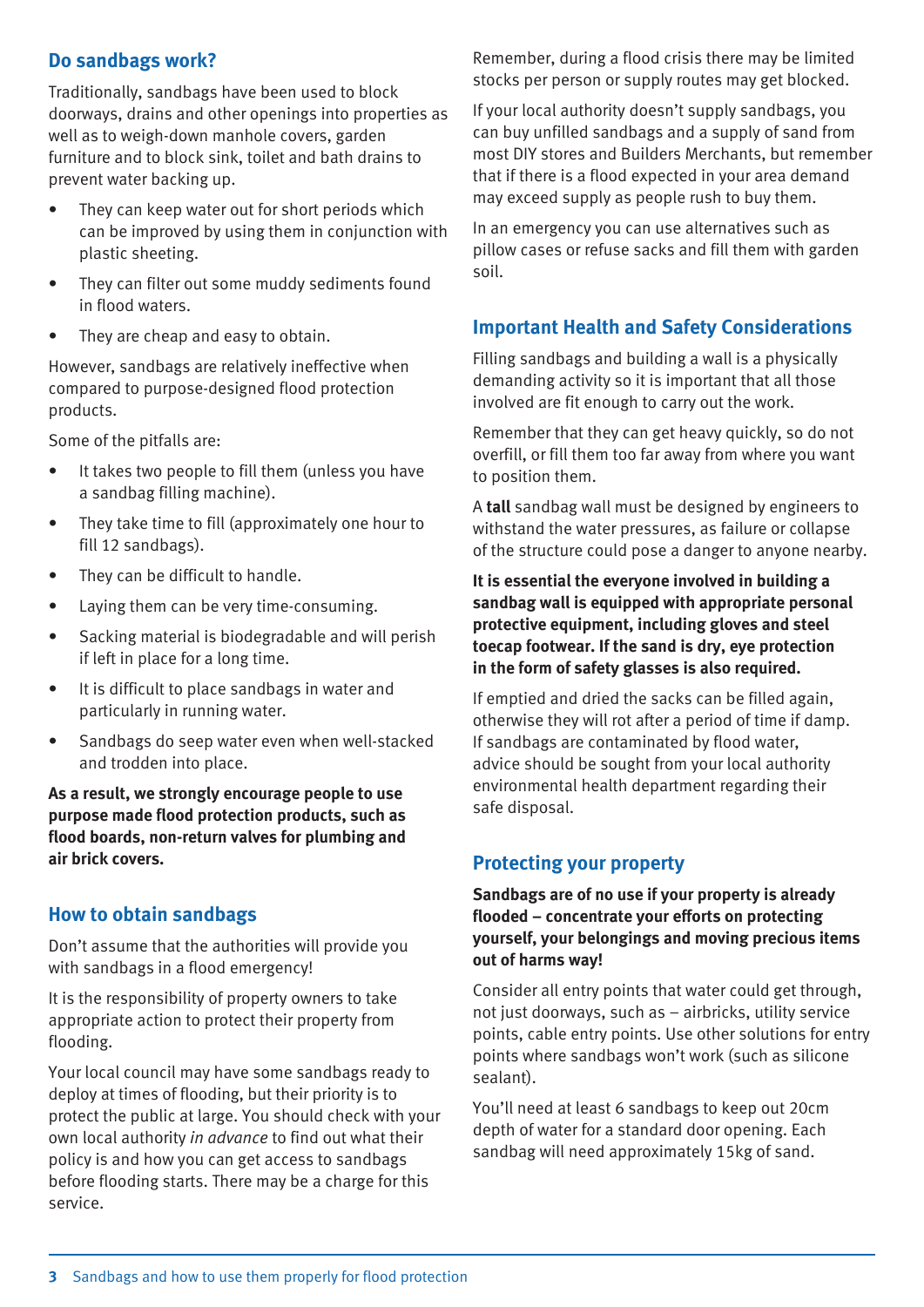



**Figure 3: Stretcher course (viewed from above)** 



# **Filling the bags**

- This is a two-person job: one to hold the bag open and one to fill.
- Do not fill bags more than half full.
- You don't need to tie the end of the bag.

# **Placing the bags**

- Clear any debris from the area where the bags are to be placed.
- If you can, put a large sheet of heavy-duty plastic between the sandbags and the wall of your house.
- Place the bags lengthways, tucking the open end under the filled half of the bag and position it pointing into the direction of water flow.
- Place bags in layers. Like a brick wall, make sure that in the next layer each bag overlaps the one below by half.
- Stamp bags firmly into place to eliminate gaps and create a tight seal.
- To lay sandbags in a doorway (Figure 1), it may be necessary to empty some of the contents out or shape the sandbags to achieve a good fit without overlapping.

# **Building a more substantial sandbag wall**

Building a sandbag wall up to 60cm high by 1 metre in length requires approximately 80 filled sandbags.

- Remove any debris from the area where the bags are to be placed and try to use firm and level ground if possible.
- There are two ways of laying sandbags Headers (Figure 2) and Stretchers (Figure 3). Headers should be used on first, third and fifth courses. Stretchers are used on second, fourth and sixth courses.
- Lay sandbags with seams and bag mouths facing inwards, as this is where moisture enters the bags.
- Shape the sandbags into rectangles before laying them.
- Use half-filled sandbags to enable you to stagger joints.
- Have the neck of the sandbags facing the same direction.
- If the wall or dam is going to be in place over a long period of time PVC sheeting should be used to form a barrier on the wet side of the wall. Position the PVC sheet so that the leading edge falls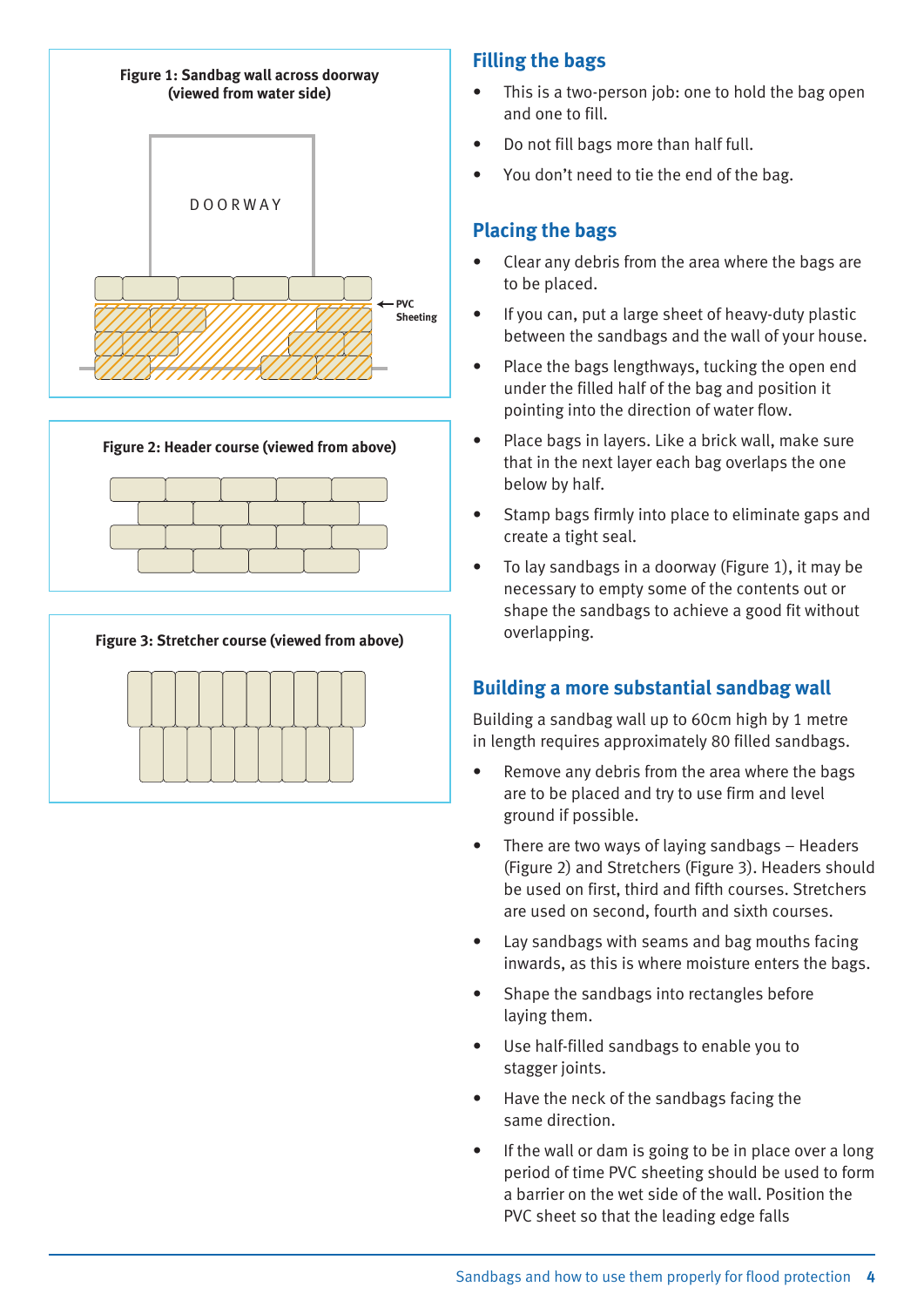approximately on the centre line of where you intend to build the wall with the spare sheet showing at the front side (water side) – see Figure 4.

- If time and conditions permit, sandbags should be compacted after being laid, possibly using a vibrating plate.
- When desired height of sandbag wall is reached, pull up the PVC sheet over the top of the wall and fix in place with a final course of sandbags.

# **Pyramid placement method**

If you need to create sandbag protection that is more than three layers high you will need to build in a pyramid style. For the structure to be stable, you should build the 'sandbag wall' three times as wide as you need it to be high. Again use the alternative Header and Stretcher method for alternative layers. Compact each bag into place and tuck the loose end firmly under the filled portion of the bag (Figure 5).

# **Additional waterproofing**

Lay plastic sheeting across the side of the sandbag wall on the water side. Weigh down with additional sandbags (Figure 6).

# **Remember!**

**Sandbags are popular but they have disadvantages:**

- **• During an emergency sufficient quantities may be difficult to obtain.**
- **• They are time-consuming and require two people to fill.**
- **• They can be difficult to handle, particularly for the elderly or infirm.**
- **• When they come into contact with floodwater they tend to retain contaminants such as sewage.**
- **• Sacking material is biodegradable, and will disintegrate if left in place for long periods of time.**

More information on protecting yourself from flooding can be found on the Environment Agency website: www.environment-agency.gov.uk

In certain circumstances, local authority grants may also be made available to cover some of the costs of providing resistance and resilience products for individual private dwellings. Contact your local authority to find out whether you may be eligible.